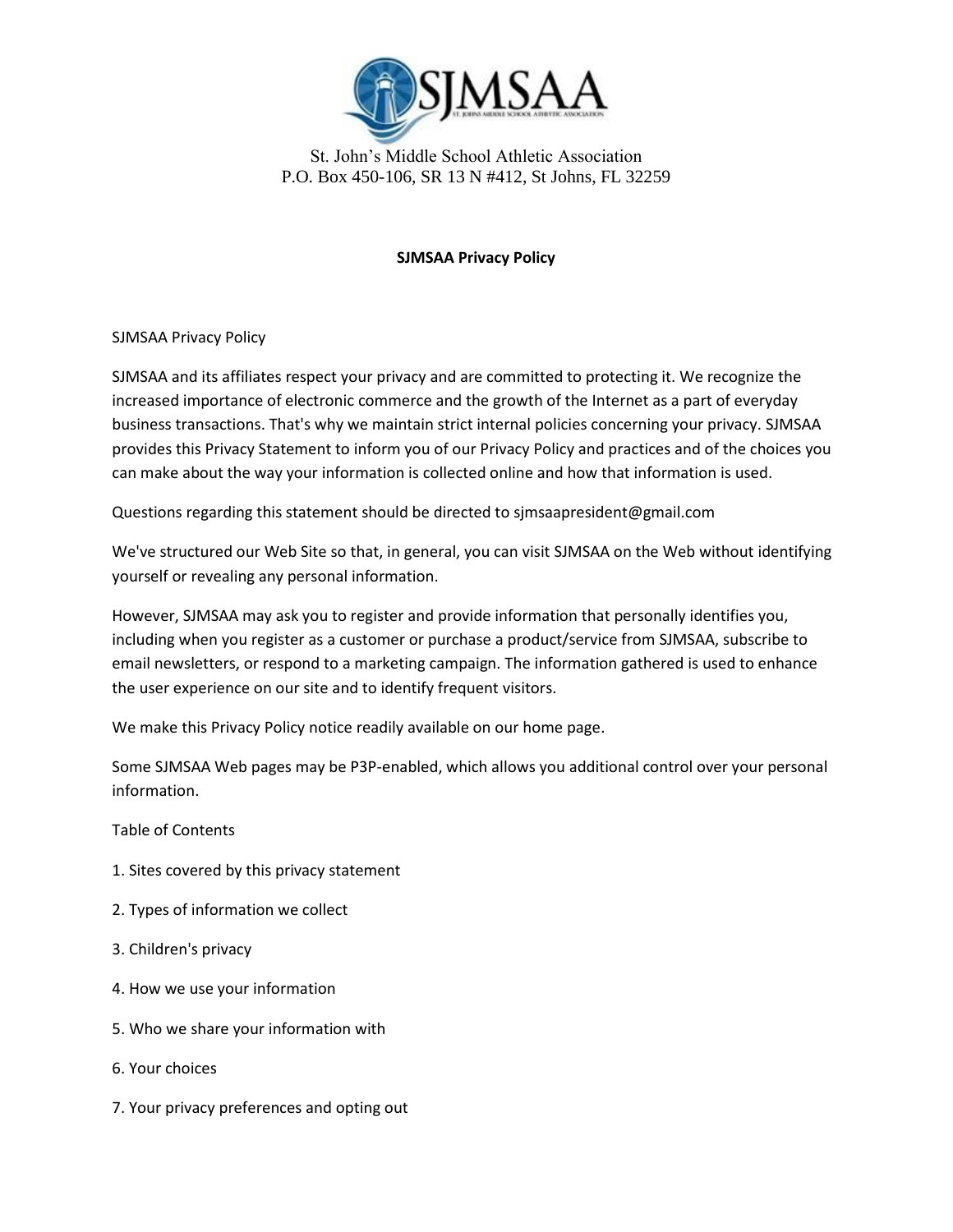

8. Your information and third-party companies

9. Access to and accuracy of your information

10. Keeping your information secure

11. Changes to this Statement

12. Contacting us How SJMSAA uses cookies and Web beacons on SJMSAA and in related web sites:

Cookies. SJMSAA uses software tags called "cookies" to identify customers when they visit our site. Among other things Cookies help us identify returning users so that we don't ask them to register with every visit. They help us understand your buying preferences and customize our service to your needs. By understanding which areas of the site you visit, cookies allow us to present information, products and specials that are of personal interest.

Web beacons

1. Sites covered by this Privacy Statement

SJMSAA.com

2. Types of information we collect

We may collect information from the following sources:

Applications, questionnaires and other forms you submit, such as your name, address and date of birth

Web-based tools when you visit our Web sites, such as "cookies"

We may disclose the information described above to:

Companies in our corporate group

This Privacy Statement covers personal information, non-personal data collection and aggregate reporting.

#### Personal information

Personal information is information that is associated with your name or personal identity. SJMSAA uses personal information to understand better your needs and interests and to provide you with better service. Once you choose to provide us with personal information, it will be used only to support your customer relationship with SJMSAA. SJMSAA will not sell, rent or lease your personal information to others.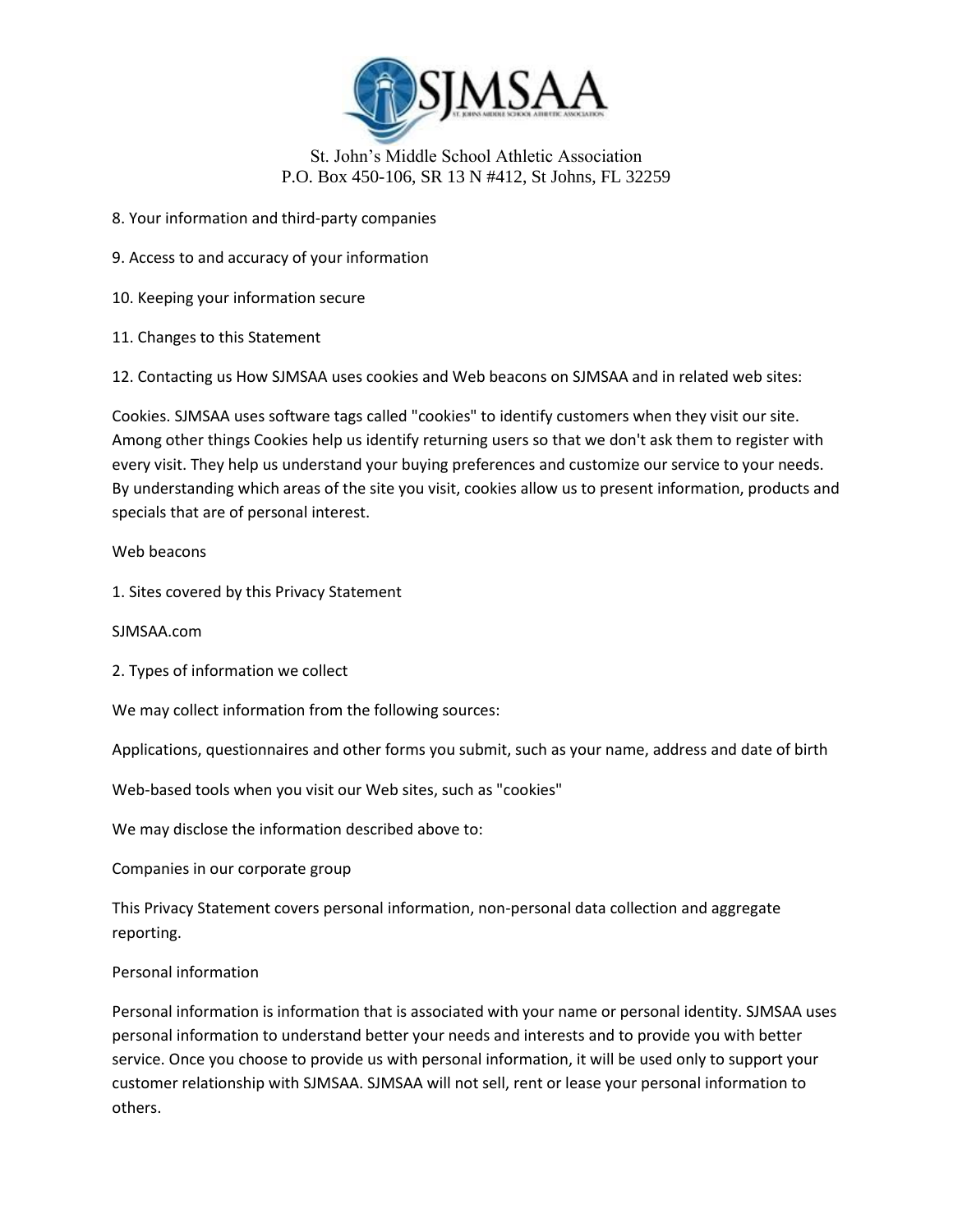

On some SJMSAA Web Sites, you can access products or services, request information, subscribe to marketing or support materials, register yourself or your SJMSAA products, or apply for a job at SJMSAA. The types of personal information you provide to us on these pages may include name, address, phone number, email address, user IDs and passwords, billing and transaction information, credit card information, contact preferences, educational and employment background, and job interest data.

To personalize our Web Sites, services or communications and improve our products and services, we may also ask you to provide us with information regarding your personal or professional interests, demographics, and experiences with our products or services. Providing this additional information is optional.

### Non-personal information

Non-personal information is data about usage and service operation that is not associated with a specific personal identity. SJMSAA collects and analyzes non-personal information to evaluate how visitors use the SJMSAA Web Sites.

Non-personal data we collect may include the pages visited on the SJMSAA Web Sites, unique URLs1 visited within SJMSAA, browser type and IP2 address. Most non-personal data is collected via cookies or other analysis technologies. SJMSAA Web pages use cookies, Web beacons and other technologies for data analysis and personalization services. SJMSAA also places ads on other Web Sites that may use cookies.

We have safeguards to keep information confidential and secure:

We have up-to-date physical safeguards, such as secure areas in buildings; electronic safeguards, such as passwords and encryption; and procedural safeguards, such as customer authentication procedures to prevent ID theft.

We restrict access to information about you to only those employees who need to know that information to provide products or services to you.

We train our employees on these security procedures, and we conduct regular audits to check on compliance with the procedures.

# 3. Children's privacy

SJMSAA is committed to protecting the privacy needs of children and we encourage parents and guardians to take an active role in their children's online activities and interests. SJMSAA does not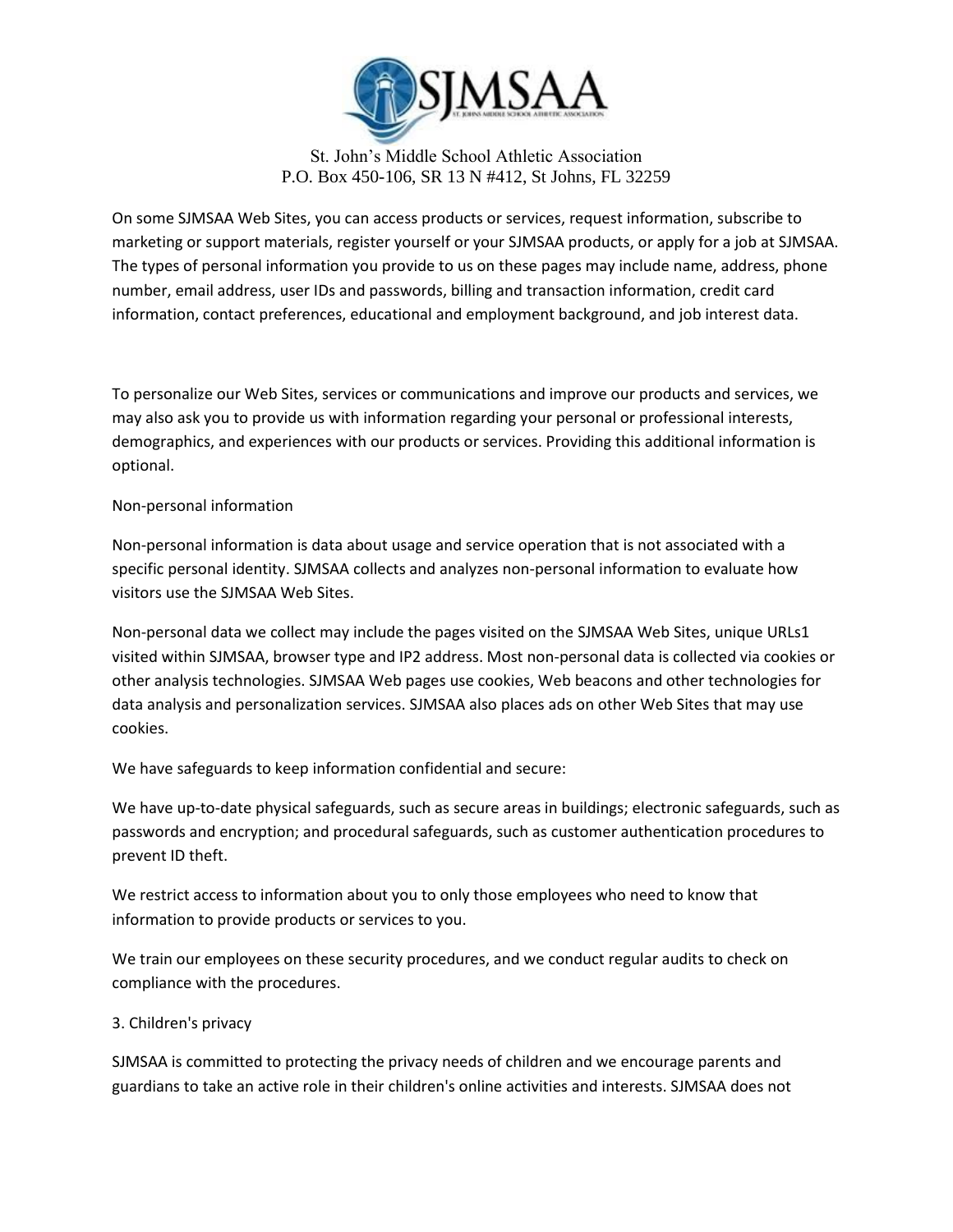

St. John's Middle School Athletic Association P.O. Box 450-106, SR 13 N #412, St Johns, FL 32259

knowingly collect information from children under the age of 13 and SJMSAA does not target its Web Sites to children under 13.

## 4. How we use your information

SJMSAA uses your personal information to provide you with services and to help us better understand your needs and interests. Specifically, we use your information to help you complete an application or order, to communicate with you, to provide service and support, to update you on services and benefits, to personalize promotional offers and to personalize some SJMSAA Web Sites. Occasionally we may also use your information to contact you for market research regarding SJMSAA products or services. We will give you the opportunity to choose your privacy preferences regarding such communications (see section 7, "Your privacy preferences and opting out"). Credit card information is used only for payment processing and fraud prevention. When you provide us with a credit card number (and other sensitive information), SJMSAA will take commercially reasonable steps to protect this information through a secure connection with your web browser. Credit card numbers are only used for payment processing and are not retained for marketing purposes.

Sensitive personal information is collected only to facilitate our financial service providers' credit decisions and will be shared with them only with your permission. Credit card information and sensitive personal data are not used for any other purpose by our financial services providers or SJMSAA and will not be kept longer than necessary for providing the services, unless you ask us to retain your credit card information for future purchases.

You may receive periodic mailings from us with information on new products and services or upcoming events. If you do not wish to receive such mailings, please let us know by sending email to us at optoutplease@SJMSAA.org.

Additionally, if you do not want SJMSAA to contact you for marketing purposes by email, postal mail, fax and/or phone, you may opt out by sending email to us at optoutplease@SJMSAA.org. Please provide us with your name and the information you wish to unsubscribe. Place the word UNSUBSCRIBE in the subject.

SJMSAA will take appropriate steps to protect the information you share with us.

Personal data collected online may also be combined with information you provide SJMSAA through other sources such as product registration, call centers or public events such as trade shows or seminars.

Personal data given to SJMSAA may be transferred across state and country borders for the purposes of data consolidation, storage and simplified customer information management.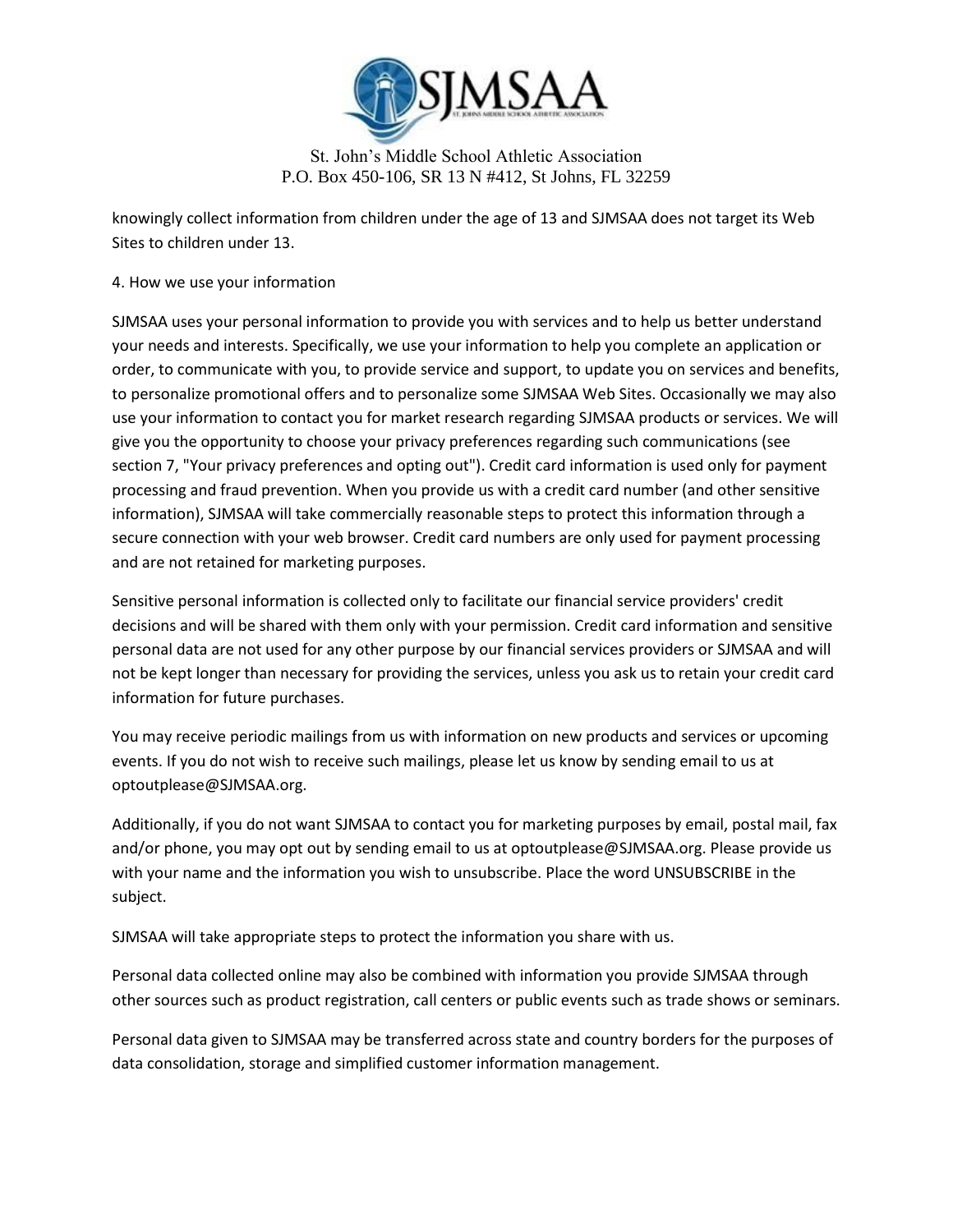

Non-personal data is aggregated for reporting about SJMSAA Web Site usability, performance and effectiveness. It is used to improve the customer experience, usability and site content.

# 5. Who we share your information with

SJMSAA will not sell, rent or lease your personal information to others. SJMSAA will not share your personal information with third parties except in responding to your requests for products or services. Your permission will be requested when you submit your information. SJMSAA shares customer information across SJMSAA-affiliated business entities and companies working on our behalf, but only as described above in "How we use your information."

#### 6. Your choices

SJMSAA gives you the choice of receiving a variety of information that complements our products and services. This option does not apply to communications for the purpose of administering order completion, contracts, support, product safety warnings or updates.

7. Your privacy preferences and opting out

#### Non-subscription services

SJMSAA will not use your personal information for a different purpose than the one stated when you provided your data. Examples of unrelated uses include sending communications about special offers, product information, and marketing messages.

#### You may tell us not to:

Disclose information about you outside our corporate group of companies, except we may disclose information as required or permitted by law.

Disclose credit data about you within our corporate group of companies; we do not disclose credit data outside our corporate group of companies.

Solicit you by mail, telephone, or email for products and services that are not directly related to your account and that are outside our regular communications with you (such as your monthly statement, customer service emails, or when you call our customer service center).

#### Subscription services

To opt-out of receiving communications you have expressly requested (such as email newsletters, software updates, etc.), email us at sjmsaapresident@gmail.com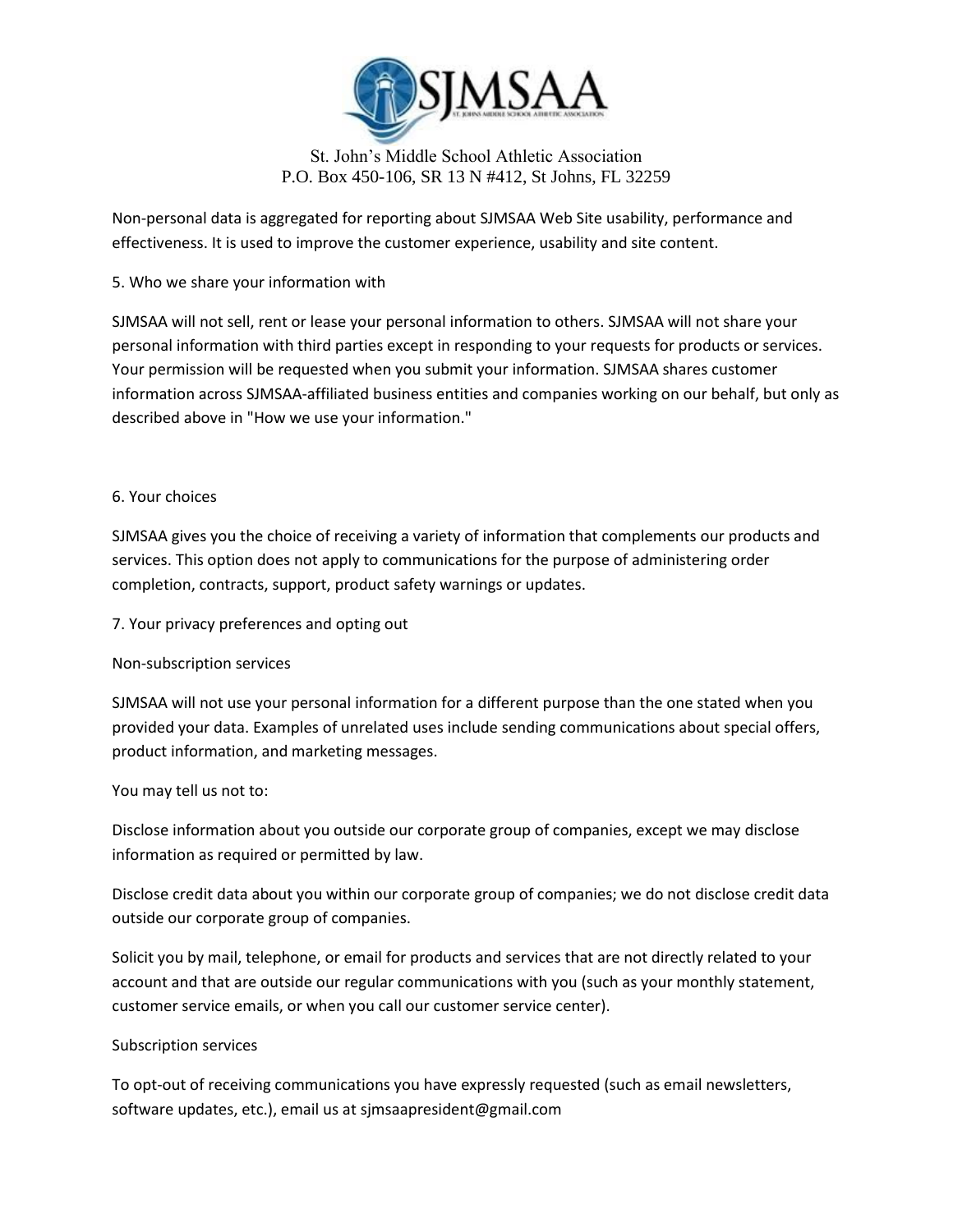

### PRIVACY AND SECURITY TIPS

Protect your information: Never give your Social Security number or personal credit information over the phone unless you initiate the call. Keep your personal identification number (PIN) and password in a safe place. Try to memorize your PIN and password and do not write them down with your account information.

Destroy or securely store your account records: Tear or shred receipts, bank statements, and unused credit card offers. Keep billing statements and other account-related documents in a safe place.

Regularly review your credit report: Order a copy of your credit report at least once per year and report any mistakes to the credit bureau agency and the creditor reporting the information. Keeping your credit report error free is important. Sometimes, there is a small fee for ordering your credit reports, but if you've been denied credit within the last 60 days, the credit report is free.

The three national credit bureau agencies are:

Equifax - www.equifax.org, 1-800-685-1111

Experian - www.experian.org, 1-888-397-3742

TransUnion - www.transunion.org, 1-800-916-8800

Check your billing statements: Review your statements thoroughly. Call all your creditors immediately if you notice incorrect transactions.

If you lose your credit card: Call all of your creditors immediately if you lose your credit card or suspect that someone has stolen your account information.

If you think you have been a victim of identify theft, contact your local government agency for additional information regarding your rights.

# 8. Your information and third-party companies

Certain SJMSAA services are linked with those from unrelated third-party companies, some which offer you the option to share with both SJMSAA and the third party personal data you provide. Examples include the ability to request communications from SJMSAA marketing or solution partners, or to enable order completion through a reseller. We will not share your personal information with those third-party companies unless you make that choice.

9. Access to and accuracy of your information